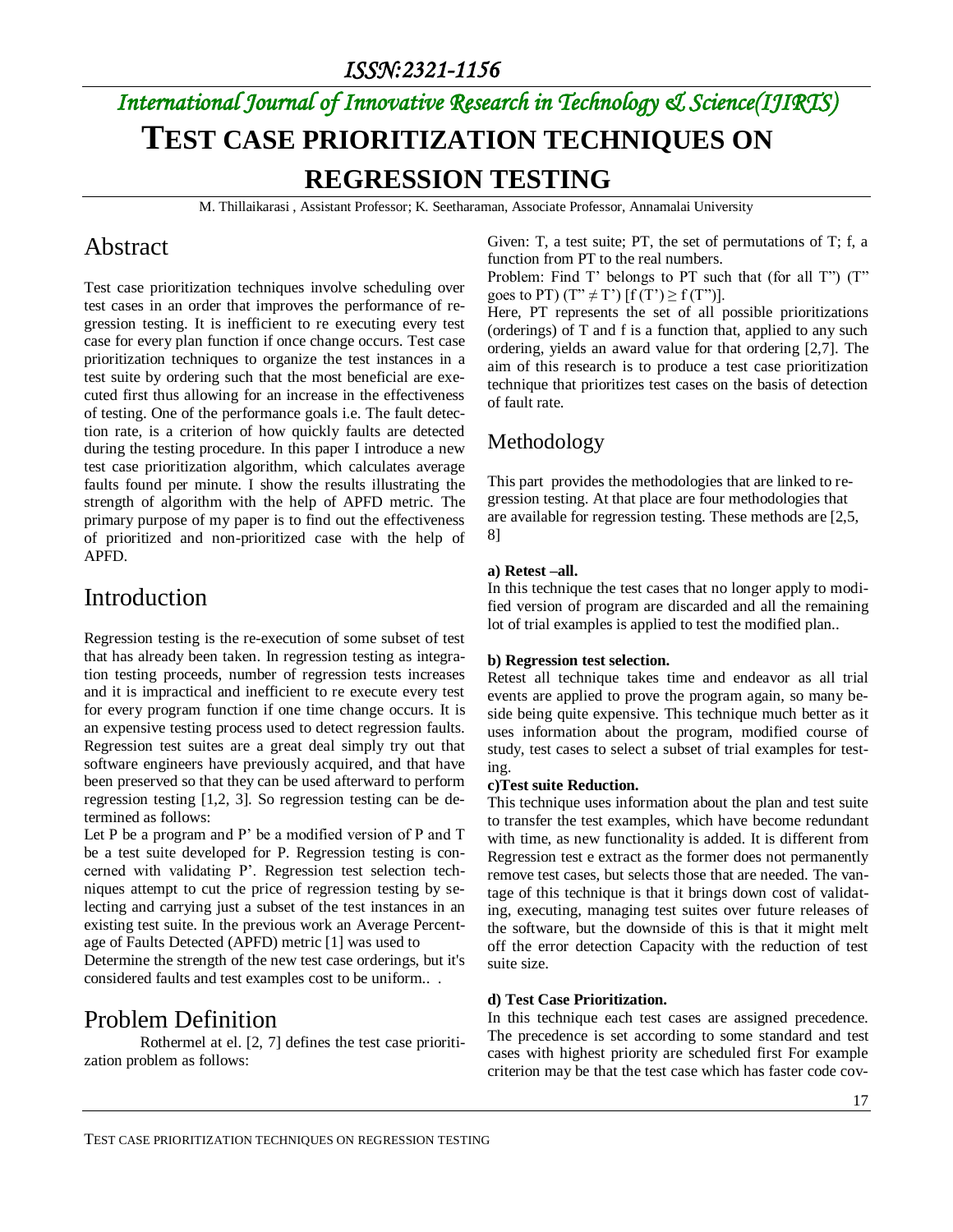### *ISSN:2321-1156*

# *International Journal of Innovative Research in Technology & Science(IJIRTS)*

erage gets the highest precedence. Advantage to previous techniques is that it doesn't throw away or permanently take out the trial cases from test suite. Another criterion was money may be rate at which fault is detected.

### Determining test suite effectiveness

The operation of the prioritization technique used in this report, it is necessary to appraise strength of the grading of the test rooms. Strength will be appraised by the rate of defects found. The following metric is used to calculate the level of effectiveness.

# A) Average percentage of faults detected (APFD) metric

 To quantify the goal of increasing a subset of the test suite's rate of fault detection, i use a metric called APFD developed by Elbaum et al. [1,2,4] that measures the average rate of fault detection per percentage of test suite execution. The APFD is calculated by taking the weighted average of the number of faults detected during the run of the test suite. APFD can be calculated using a notation:

Let T -> The test suite under evaluation

m -> the number of faults contained in the program under test P

n -> The total number of test cases and

 $TFi \rightarrow The position of the first test in T that exposes fault i.$ 

APFD = 1 - 
$$
\frac{TF_1 + TF_2 + \dots + TF_{m}}{nm} + \frac{1}{2n}
$$

So as the formula for APFD shows that calculating APFD is only possible when prior knowledge of faults is available. APFD calculations therefore are only used for evaluation.

# Proposed work

# A new prioritization technique

#### A) Introduction

 Earlier work [1,2,4] may take long time (may be month or year) depending on the size of the test suite and how long each test case takes be run. However, through the use of an effective prioritization technique, testers can re order the test cases to obtain an increased rate of fault detection. The technique presented in this paper implemented a new regression test suite prioritization algorithm that prioritizes the test cases with the goal of maximizing the number of faults that are likely to be found during the constrained execution.

#### B) The algorithm

**Input**: Test suite T, number of faults detected by a test case f, and cost to run each test case Tcost. **Output**: Prioritized Test suite T'.

- 1: **begin**
- 2: set T' empty
- 3: **for each** test case t ε T **do**
- 4: calculate average faults found per minute as

f/Tcost

5: **end for**

6: sort T in descending order based on the on the value of each test case 7: let T' be T 8: **end**

With the assumption that the desired execution time to run the test cases is known in advance, one can trace the number of faults each test case find and in how much time it takes to find the faults. So using this information as input the algorithm prioritizes the test cases of particular test suite. The algorithm calculates the average number of faults found per minute by a test case and using this value sorts the tests cases in decreasing order of test suite.

# C) Results

Below table shows the number of faults detected by a test case in the test suite and total time taken by each test case.

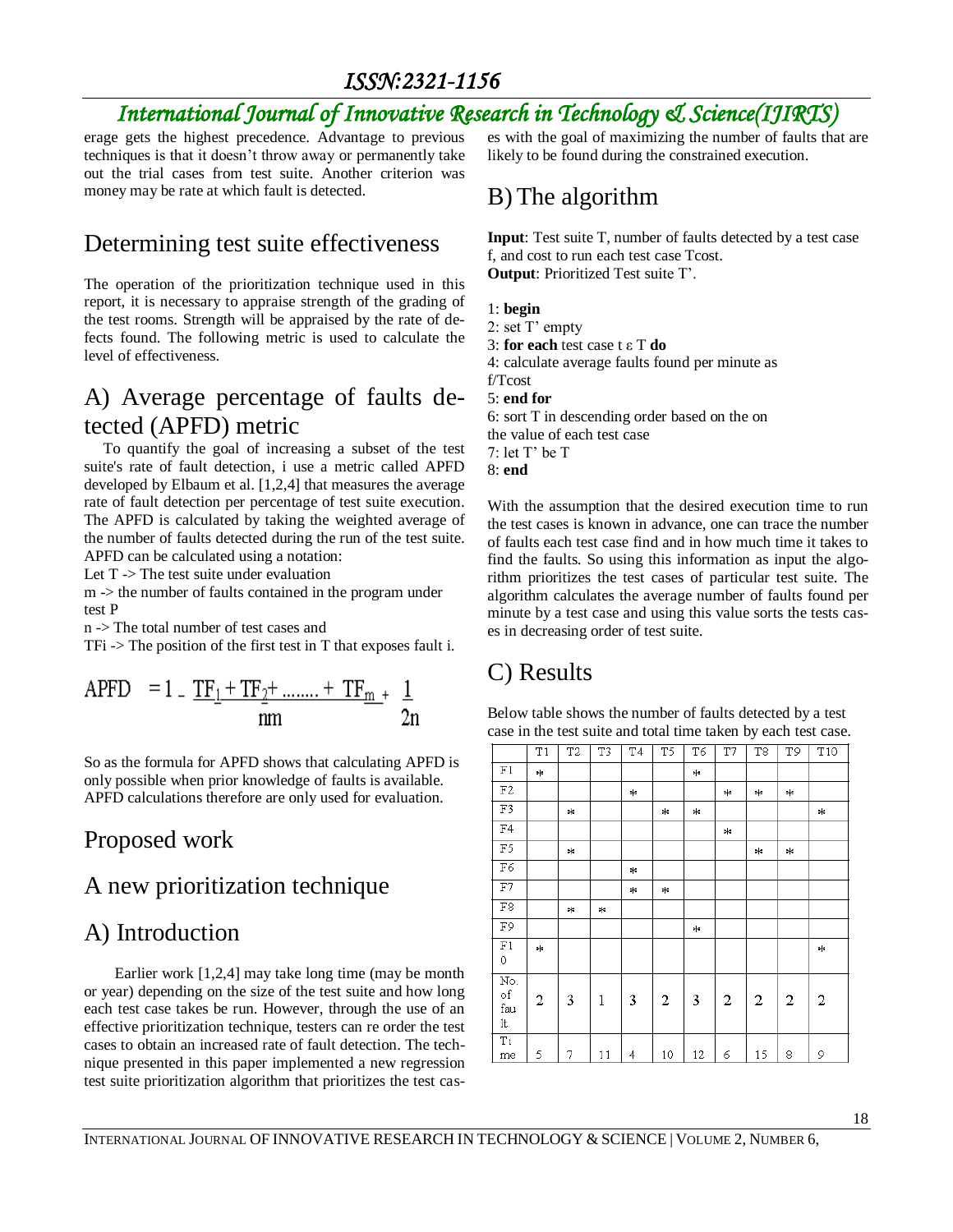# *International Journal of Innovative Research in Technology & Science(IJIRTS)*

# APFD result from proposed algorithm:

VTi=fault/time(rate of fault detection)

The calculations are:

VT1=2/5=0.4 VT2=3/7=0.42, VT3=1/11=0.09 VT4=3/4=0.75 VT5=2/10=0.2 VT6=3/12=0.25 VT7=2/6=0.33 VT8=2/15=0.133 VT9=2/8=0.25 VT10=2/9=0.22 Priority set according to decreasing order of value of VTi, since more the rate of fault detection more will be the priority.Hence the prioritized order is:

T4, T2, T1, T7, T6, T9, T10, T5, T8, T3

In the above table

m=no. of faults  $= 10$ 

n=no. of test cases  $= 10$ 

So putting the values of m , n ,TFi(The position of the first test in T that exposes fault i) in the equation:

APFD = 1 - 
$$
\frac{TF_1 + TF_2 + \dots + TF_m}{nm} + \frac{1}{2n}
$$

Putting values:

APFD =1- 
$$
\frac{3+1+2+4+2+1+1+2+5+3}{10*10} + \frac{1}{20}
$$

= **0.81**

APFD = 
$$
1 - \frac{1+4+2+7+2+4+5+3+6+1}{10*10} + \frac{1}{20}
$$
  
= 0.70

# Analysis of APFD

The comparison is drawn between prioritized and nonprioritized case, which shows that value obtained for prioritized case (new approach) is more than previous method, hence more effective of prioritized case

*Below two graphs showing the Results forprioritized and non-prioritized ca*





#### APFD graph for non-prioritized test suite



# Conclusion